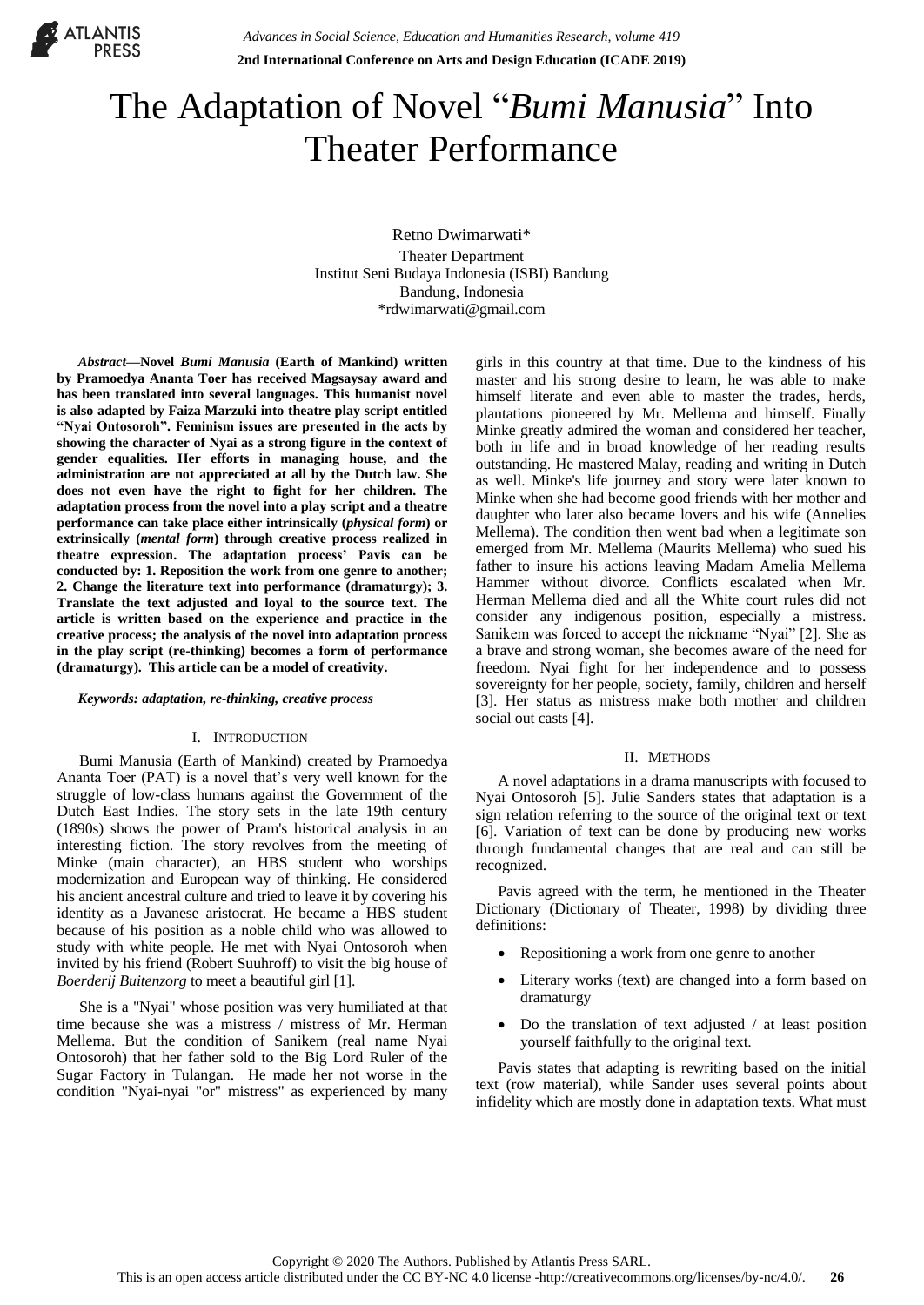

be done specifically when adapting historical documents to the stage [7].

"Nyai Ontosoroh" by Faiza Marzoeki conducted a rethinking of the Bumi Manusia's novel by strengthening the role of women. Faiza made Nyai the main role, while in the novel the main role was Minke [5]. This manuscript is a complete adaptation to the PAT novel with very many roles (19 character figures plus 45 supporting characters). The scene begins in the afternoon when there is a payment of sugar workers and when it arises Sastrotomo (Sanikem's father) wishes to become a Tulangan Sugar Factory Payer. That intention gave birth to the idea to sell his 14-year-old daughter to the Great Lord of Power (Herman Mellema). In addition to the greed for the position of the paymaster, he was also uneasy about the views of the people about his child who developed the village was considered an old maid. Sastrotomo forced Mr. Mellema to play at his house. Since then the transaction occurred that his daughter was sold to Mr. Mellema for a wage and he became a sugar factory paymaster who had aspired to a more decent life.

## III. RESULTS AND DISCUSSION

I started with the background of Sanikem who are being sold to Dutch until entering Sanikem's journey as Nyai, Mr. Mellema's mistress. He accepted these conditions, joined with other Nyai lives with European culture, then took the step of not employing maids in his home, except Darsam, who was his loyal servant. Nyai did not want the life of her concubine to be known to many people so that all the work she took over by learning and learning [8]. Mr. Mellema liked it very much and he was taught various things about language, animal husbandry, plantation, administration, even his abilities exceeded the average Dutch woman, let alone Peranakan. As time went on and Nyai did not want to meet her parents, their family relationship had broken up. Their life went very well, and was immediately destroyed by the arrival of Ir. Mauritz Mellema, the legitimate son of Mr. Mellema. The incident made Mr. Mellema not care about himself and his family.

Action II tells the story of Minke when invited by Robert Suuhoff to meet the beautiful Annelies, Nyai Ontosoroh whom she admires, visits to her best friend (Jean Marais), discussions with her teacher (Magda Petters), follow-up meetings in the Nyai family until she lives there and marries a marriage with Annelies. The Minke summons by police officers to his parents' house in Bojonegoro and his struggle with Javanese civilization in behavior and behavior. He called it a historical leap and he should live in the next century.

#### *A. The Process of Empathy and Loyalty to the Text*

Broadly said that there were two forms of empathy, firstly Emphaty Affective which is a form of deep emphaty regarding emotional feelings that respond to situations or others [9] and Emphaty Cognitive which is to feel based on knowledge or views on the contents of texts including imagined places portrayed in people others [10]. Emphaty cognitive and affective are not used separately but can be used interrelated, complement each other in a complex process of imagination [11]. Faiza Marzoeki's work moves everything in the novel into a performance script such as a possible film scene with dozens

of settings and scenes. Including changes when Sanikem became Nyai Ontosoroh. The flow scrolls without taking into account the possibility of the scene on stage. In the theory of adaptation this means loyalty to the text, but dramatically the possibility of staging is difficult to realize. Therefore, a creative process is needed to anticipate this. Theater performances are a unity of time, space and events [12].

Faiza Marzoeki's work is very long and full of changing the settings. Transferring the settings in the novel directly on the theater stage requires technical precision in every change. This condition is for a staging theater that has a unity of space, time and events will be difficult. The possibility of a one-sided Indonesian theater stage that does not yet have a hydraulic stage makes it very difficult to change settings so that if every place has to be presented it requires adequate time and technology [12]. Suggestive stakes will also be difficult if too many setting changes are made to desc Mudford say: play has only one location, where the action moves freely, as inconciousness between past, present and future. But this very restriction is also what makes`a boundless stage action. Therefore, efforts (creative process) must be made and for that an ethical approach to the previous adapters is carried out. To make appropriate scenes and do not reduce the power of the story, both affective and cognitive permission requests are made to Faiza and in the introduction to any writing he is aware of the possibility of any genre and does not bind to a particular style [12]. The most important thing is "How to uphold the story of the resistance of a Sanikem alias Nyai Ontosoroh in a room called the stage. Anywhere! Does not stop in the reading room or in the solitude of the reader's image (Marzoeki, introduction to 2006) describe the whole scene.

# *B. The Creative Process is Carried Out by the Adaptation Method*

His manuscript Ontosoroh by Faiza requires refinancing so that the flow can remain conveyed without changing too many settings. That way can be done, both on the proscenium stage and arena stage. The story adaptation was carried out from the meeting between Minke and Robert Suuhoff with the Nyai Ontosoroh's family and the events that took place at Nyai's house. A setting with a different background is performed only with the addition of a dialog. The Sanikem incident when it was sold was not done through flashback but by telling by the character Nyai. Less significant scenes are removed to reduce the number of scenes and characters. Adaptations are made to anticipate performances by:

*1) The setting of the show:* The setting of the show is done symbolically to suggest a general depiction of events at Nyai's house and the road to the house.

• In the first performance at the Dewi Asri building the stage was performed on the Arena stage (August 5, 2016), the use of space was only with three sides of the spectacle because the back of the building was used for the player in and out of the main house. Level in the middle of the stage as a marker of a large upper-class house equipped with carved *amben* and a set of teak furniture, Nyai's workspace was strengthened by a desk and bookshelf to strengthen learning about European literature and civilization. Storage property is calculated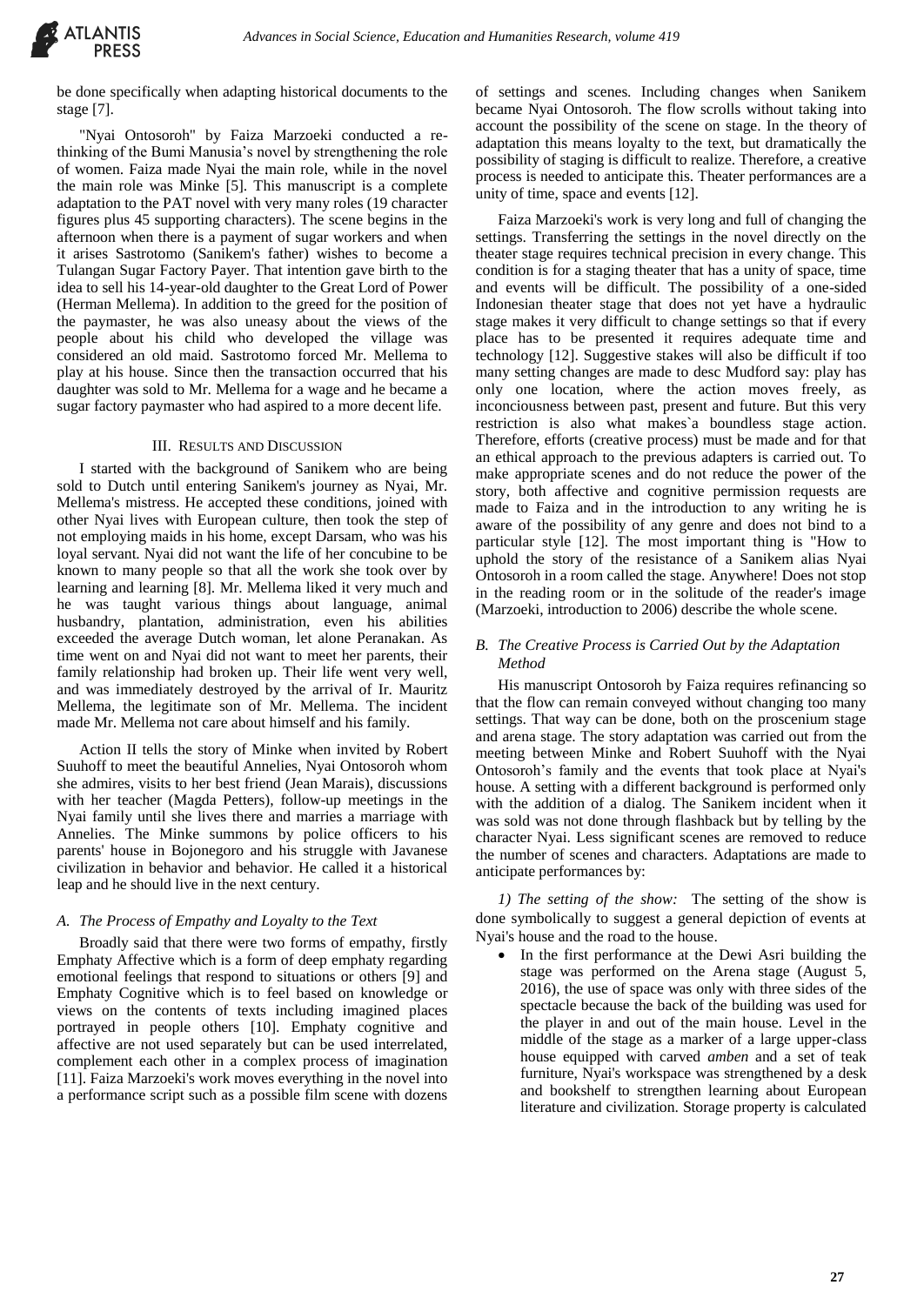

so as not to interfere with the viewer's view from one side only. A small fence was installed to the right of the stage to show the front of the room and the road to Nyai's house. Lighting that is used more generally is only fade in and fade out, and blackouts for scene transitions and time shifts.

 Performances at the Sunan Ambu Building (Poscenium) on July 6, 2019 were carried out by dividing the space to the right of the stage to *amben* with carved long chairs and balconies at the top, the middle part being a pavilion with teak *mebeleur*; and the left side of the front stage for the terrace of the house, the rear left was given the height of one trap as Nyai Ontosoroh's workspace. The division of space by blocking is performed on certain scenes with the help of light spots in order to narrow the space and focus on going scenes.



Sources: Fajar Syahbani and Herfan Rusando.

Fig. 1. Arena stage settings (2016) and proscenium (2019).

*2) The presenting pattern:* The presenting pattern is carried out with a different approach for the two performances because of the nature of the stage used.

 The Arena Stage uses a mobile pattern because each character must provide the same portion in order to meet the viewer's views on each side. Blocking is done in a circle and division of space in various directions so that it can be enjoyed by the audience as a whole.

 Proscenium performances are more possible with formal acting because the audience only sees from one side of the view. Locking figures are mostly done, although it does not rule out the possibility of turning and backing the audience if needed and in accordance with the needs of the cast.

*3) Reduction of players:* Reduction of players is done in the Novel "Earth of Mankind" and Manuscript "Nyai Ontosoroh" Faiza from 19 major roles with 45 supporting roles to 9 people with 2 people doing double casting for the roles of Judges and Prosecutors. This tweaking is done to strengthen the role portion of each character. Thus the sketch was reduced so that the duration of the show could last for an hour and a half.

The loyalty of the adaptation made in Faiza's manuscript is to continue to strengthen Nyai's role as a resistance figure to her fate, despite losing [13]. She continued to fight with her respect. The possibility of staging is carried out in an adaptive creative process according to the prevailing dramaturgy. The figures presented are the main role holders who have an impact on the next scene so that there is no miss scene that will confuse the audience. Changes in time for weeks, months and years are done by changing the lighting (black out). Music illustration is carried out to suggest the atmosphere of 1890, both with Javanese and gramophone gamelan and keroncong that lived in his day.

#### IV. CONCLUSION

PAT's Bumi Manusia novel is full of humanism. How is the life of a Nyai who is vengeful to his family but produces a struggle for a better life so that he is able to show himself far more valuable than humans of higher degrees. His struggle and ideals failed because of his position as a mistress. The white court did not appreciate all the work that had been done to build Buitenzorg with or without Mr. Mellema's help. Natives especially "Nyai" make themselves worthless in European law. Faiza strengthened Nyai's struggle with Sanikem's resistance with the zeal of an imaginative, novel oriented orchestra to be staged in a theatre performance. The construction of an oppressed human character into a strong figure even mastering his master is a formidable warrior to defend himself and his rights, over his family and children. He takes the fight as a principle. Fighting an injustice is an honour if done honourably. The adaptation method is used with re-thinking and creative processes to strengthen PAT humanism and support the Faiza women's movement. Nyai figure became the main character of the struggle for rights with resistance respectfully. Minke became a supporter of Nyai's strength, they were two indigenous people who knew European culture and worshiped him and then felt the injustice of the civilization that was the teacher. They criticized and then fought in the name of rights and humanity [14]. Changes and self-actualization have been done, but time and age have not been in favour of them.

#### ACKNOWLEDGMENT

The authors would like to recognize the supplementary support by student in Theatre Department (Jaelani, Tiara Anjani, Regita, Tita, Chandra, and Aster). The writing cannot